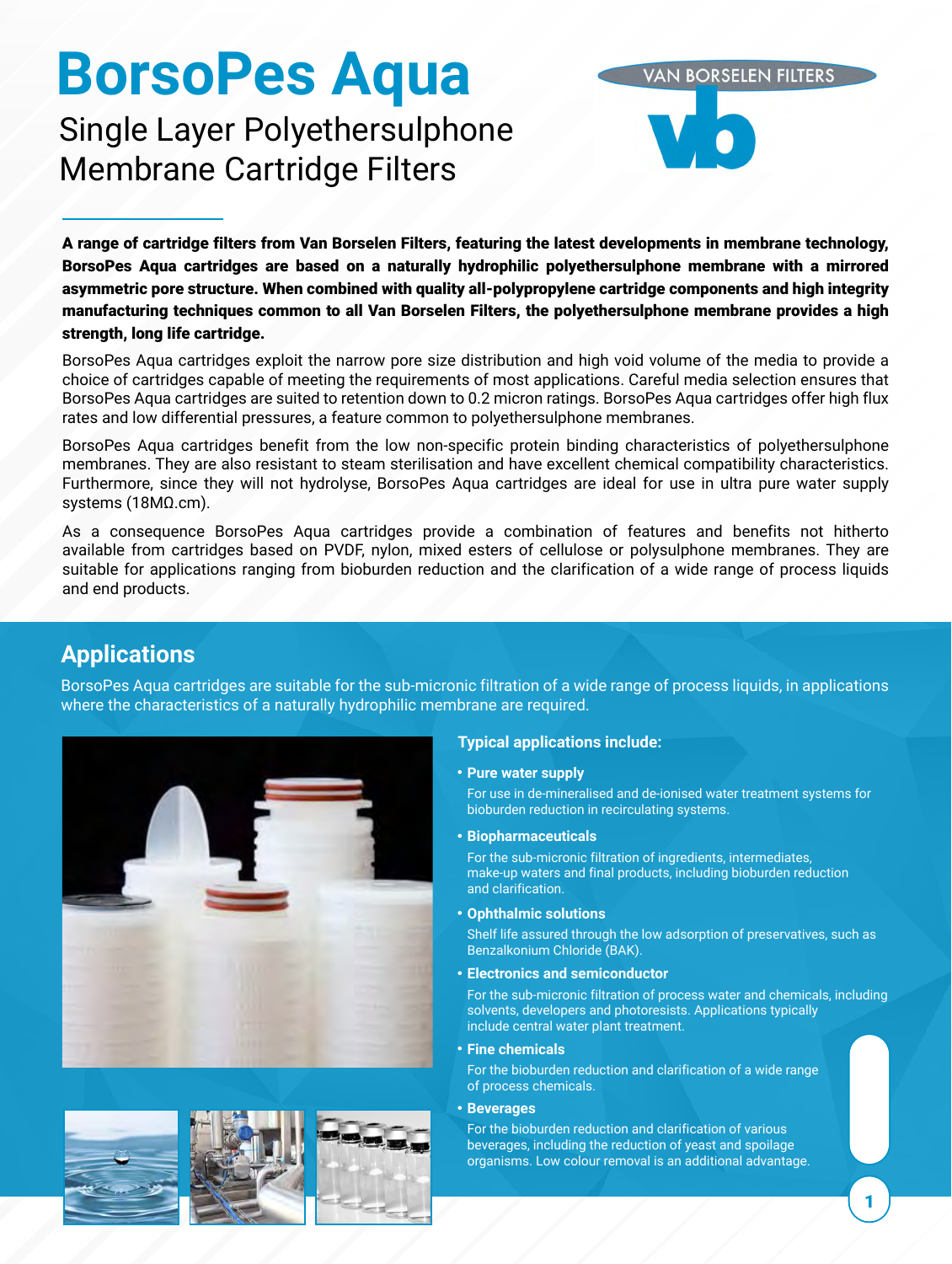## **Features and Benefits**

Careful media selection means that BorsoPes Aqua cartridges are available to suit a wide range of process critical and general purpose applications.

#### **Removal ratings**

BorsoPes Aqua cartridges are available in 0.2, 0.45, 0.65 and 1.2 micron.

#### **Low protein binding**

BorsoPes Aqua cartridges have excellent low protein binding characteristics, typically 10 times lower than nylon, 2 times lower than polysulphone and similar to PVDF

#### **Will not hydrolyse**

Compared with other membranes such as nylon, the polyethersulphone membrane used in BorsoPes Aqua cartridges is extremely resistant to hydrolysis. Capable of exposure in excess of 2 years, they are ideal for hot deionised water applications.

#### **Excellent chemical compatibility**

Resistant to many process chemicals, BorsoPes Aqua cartridges are suitable for use in a wide range of process applications.

#### **Suitable for steam sterilising**

BorsoPes Aqua cartridges incorporating a stainless steel support ring can be subjected to steam sterilisation at 125°C (257°F).

#### **Full traceability**

All BorsoPes Aqua cartridges are individually and batch identified with a unique serial number. Each BorsoPes Aqua cartridge is supplied with a Certificate of Quality and an operating instruction leaflet.

#### **Controlled manufacturing environment**

BorsoPes Aqua cartridges are manufactured in an ISO Cleanroom environment by fully gowned staff, minimising the risk of contamination.

## **BorsoPes Aqua cartridges Cartridge Construction**

BorsoPes Aqua cartridges are manufactured from a multi-layer combination of irrigation mesh, filter membrane, membrane support and drainage material. BorsoPes Aqua cartridges have optimal pleat geometry to maximise the available filtration area and to ensure an efficient flow through the cartridges.

An all thermal fusion bonded assembly process eliminates the use of resins and binders.

Manufactured as standard with injection moulded polypropylene inner and outer supports, BorsoPes Aqua cartridges are designed with the strength necessary to withstand thermal stresses encountered during steam sterilisation and subsequent cooling.

All components used in the construction of BorsoPes Aqua cartridges are FDA approved to 21CFR and meet or exceed the latest EC Directives for Food Contact.

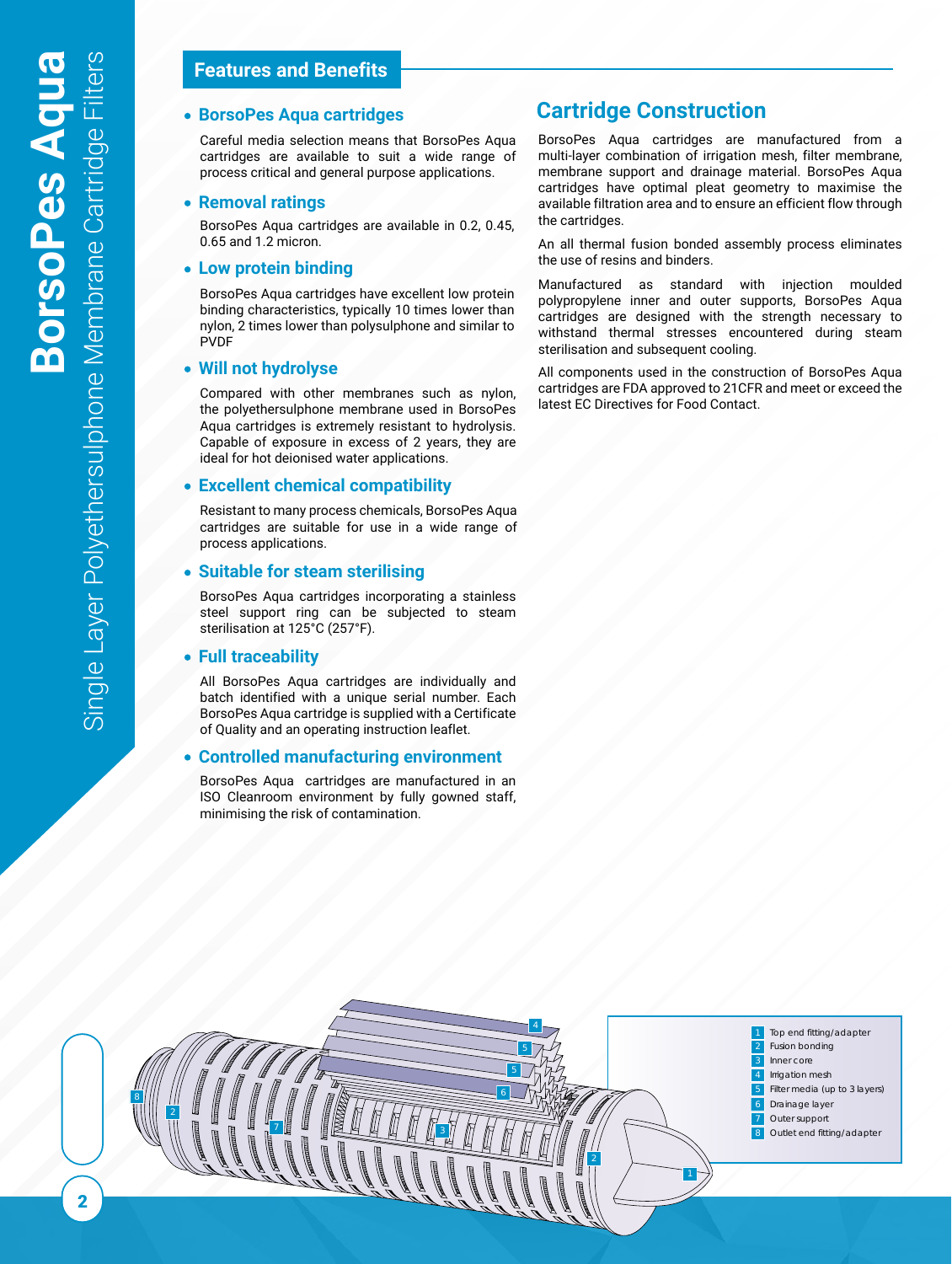# **Specification**

## **Materials of Manufacture**

| Filter membrane           | : Polyethersulphone |
|---------------------------|---------------------|
| Membrane support          | : Polypropylene     |
| Irrigation mesh (support) | : Polypropylene     |
| Drainage layer:           | : Polypropylene     |
| Inner core                | : Polypropylene     |
| Outer support             | : Polypropylene     |
| <b>End fittings</b>       | : Polypropylene     |
| Support ring              | : Stainless Steel   |

## **Cartridge Dimensions (Nominal)**

| Diameter | : 70mm $(2.8")$ |                      |
|----------|-----------------|----------------------|
| Length   | : 1 module      | : $127mm(5")$        |
|          | 1 module        | $: 254$ mm $(10")$ , |
|          | 2 modules       | 508mm (20")          |
|          | 3 modules       | $: 762mm(30")$ ,     |
|          | 4 modules       | 1016mm (40")         |
|          |                 |                      |

## **Effective Filtration Area** 600

| <b>Pore Size Rating</b>            | <b>Effective Filtration Area</b><br>(each 254mm (10") module) |
|------------------------------------|---------------------------------------------------------------|
| 0.2, 0.45, 0.65 and<br>$1.2 \mu m$ | $0.69m^2(7.4ft^2)$                                            |
|                                    |                                                               |

## **Gaskets and O-Rings**

Ethylene Propylene, FEP encapsulated, Silicone, 0 Viton® or Nitrile.

## **Maximum Differential Pressure**

#### **Normal flow direction at :**

| 20°C (68°F)   | : 6.0bar (87psi) |
|---------------|------------------|
| 80°C (176°F)  | : 4.0bar (58psi) |
| 100°C (212°F) | : 3.0bar (44psi) |
| 120°C (248°F) | : 2.0bar (29psi) |

#### **Reverse flow direction at :**

| 20°C (68°F)   | : 2.1bar (30psi) |
|---------------|------------------|
| 80°C (176°F)  | : 1.0bar (15psi) |
| 100°C (212°F) | : 0.5bar (7psi)  |

## **Operating Temperature**

Maximum continuous : 60°C (140°F)

### **Sterilisation**

*In situ* steam 80 x 20 minute cycles at 125°C (257°F). Hot water 100 x 20 minute cycles at 85-90°C (185-194°F).

#### **Extractables**

Minimum total extractables.

### **Clean Water Flow Rates**

• Typical clean water flow rate:

A 254mm (10") BorsoPes Aqua single cartridge exhibits the flow-∆P characteristics indicated below, for solutions with a viscosity of 1 centipoise.

Other solutions:  $\bullet$ 

> For solutions with a viscosity of greater than 1 centipoise, multiply the indicated differential pressure by the viscosity in centipoise.